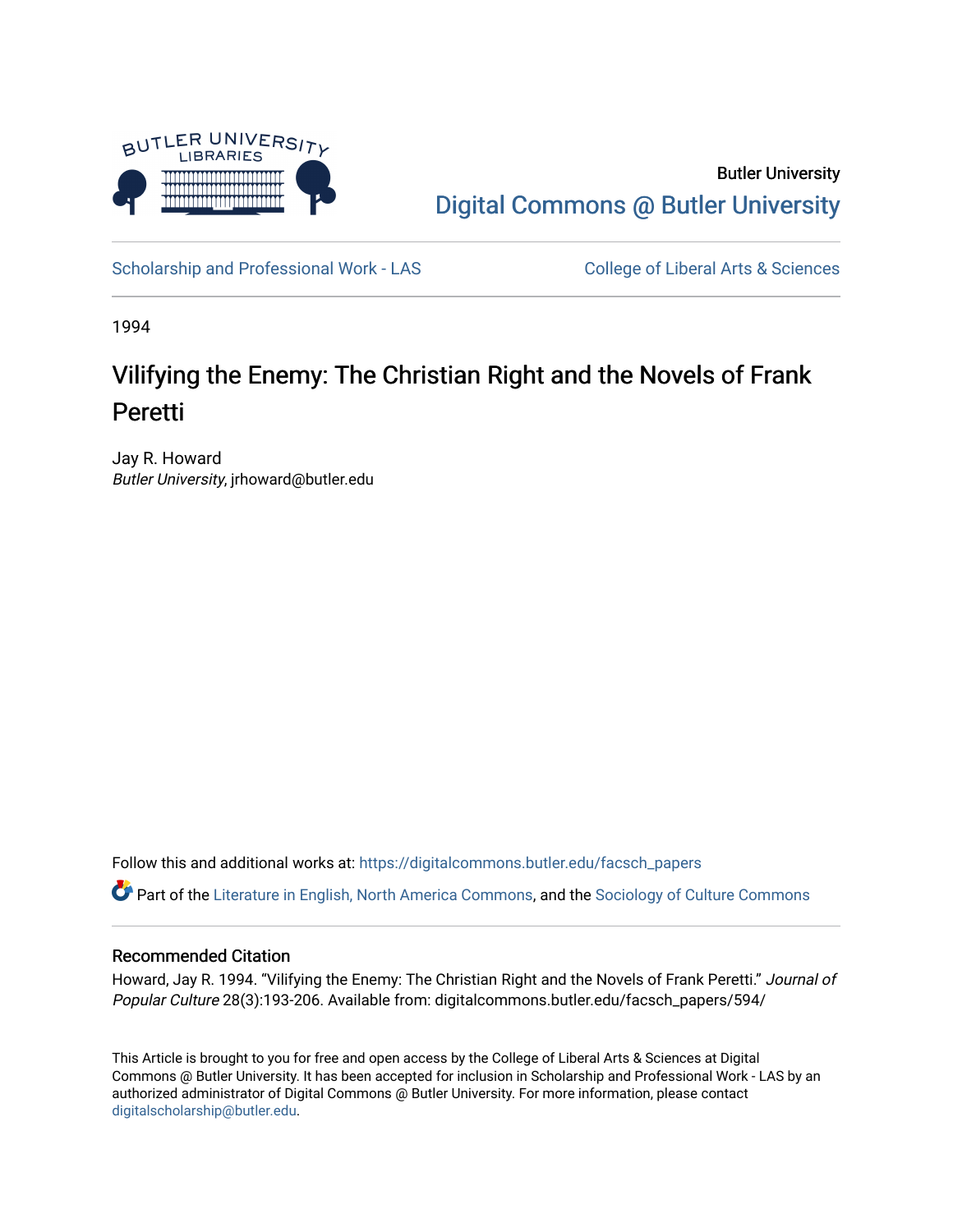# **Vilifying the Enemy: The Christian Right and the Novels of Frank Peretti**

# **Jay R. Howard**

The flash of blinding light is followed by the acrid smell of sulfur as another demon is dispatched to "the Abyss" by the host of heaven. In his novels, *This Present Darkness* and *Piercing the Darkness,* Frank E. Peretti posits parallel, but intermeshed, worlds. The everyday human world is shadowed by a world where demons and angels are at war for the souls of humankind. Demons use their swords to stall cars and send kitchen knives flying inexplicably out of drawers. Angels knock briefcases from the hands of villains and miraculously rescue heroines from the hands of Satan-worshipping murderers. The success of the angelic forces depends upon the "prayer cover" provided by the "Saints of God" (born-again Christians). Prayer strengthens angels and brings numerical reinforcements. A lack of prayer allows demonic forces the opportunity to expand their influence.

Peretti's novels have proven to be extremely popular within religious circles. The two books have each sold over a million copies. However, sales began slowly before swelling to a landslide. In its first six months after publication, *This Present Darkness* sold a very modest 4,000 copies. But by mid-1988, the novel topped the Christian Booksellers Association (CBA) paperback best-seller list (Rabey). The novel stayed atop the CBA list until finally bumped by the sequel, *Piercing the Darkness.* Peretti's novels are part of a change in the Christian retailing industry which reaches \$3 billion in annual sales. A 1990 review of the best-seller list of the *Bookstore Journal,* the Christian Booksellers Association trade magazine, revealed about half the titles were fiction. Ten years prior not a single novel made the list (Miner).

What makes these novels so popular that film rights have been negotiated? (Miller). The novels have been described as "celebrations of the power of prayer and 'watchcare' that support the Host of Heaven and protect the people of God" (Lobdell 45). We all want to believe that the causes to which we devote ourselves are significant in some ultimate sense. It also doesn't hurt to be told that the forces of good are on your side and looking out for you. In the Christian community, there clearly is a demand for novels that take the Bible as literally true, which depict prayer truly changing things and "guardian angels" watching over the believer.

Peretti's novels provide a clear statement of the worldview of conservative Christians who hold the Bible to be literally true and without error. Not only is the reader presented with doctrinal positions, but the implications of those positions for life in modern society are spelled out as well. In this essay, I analyze Peretti's views of the modern world, its heroes and villains, and argue they are representative of the views of the New Christian Right (Liebman and Wuthnow) in the late 1980s and the 1990s.

The New Christian Right consists of conservative Fundamentalist Protestants and the somewhat more moderate Evangelical Protestants. Both groups insist on the primacy of the authority of the Bible as a guide for individual morality and as a critical standard for society. Additionally, the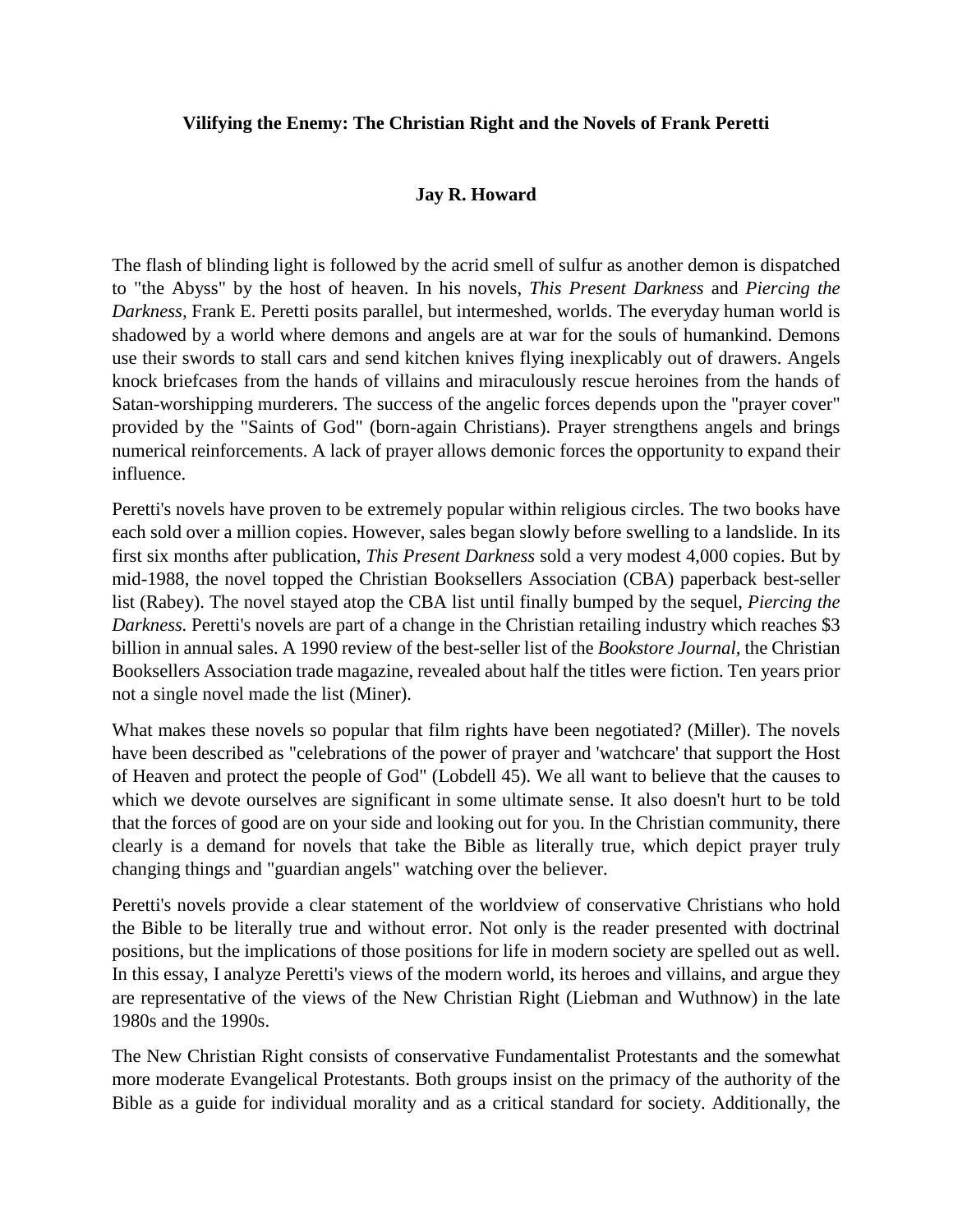New Christian Right has found substantial support among conservative Catholics, Mormons, and to a lesser extent Jews (Albanese). While the memberships of many denominations have been declining since the early 1960s, conservative denominations continued to grow (Kelley 165). To a significant extent this growth was based on the retention of members, particularly children as they became adults, rather than successful recruiting of members of other religions or individuals who were religiously inactive (Johnson 311). Nonetheless, the New Christian Right managed to grow in a period of general decline for most major denominations. Most commentators suggest that the New Christian Right peaked in numbers and political influence in the early 1980s following the election of Ronald Reagan as President. Estimates of membership in the New Christian Right at its peak ranged from 16 percent of the U.S. population to 40 percent (Albanese 386-87). However, the ensuing decline may be reversed as the Christian Right organizes again in reaction to such Clinton Administration policies as gays in the military, lifting of federal restrictions on abortion counseling and funding, and the decline of military spending. The New Christian Right is still a significant subculture and has the potential to return to the headlines in the near future.

In the worldview of the New Christian Right there is an implicit assumption that the world is growing worse and that humans by themselves cannot rectify the situation (Albanese 373). Conservative Christians, both Fundamentalists and Evangelicals, share the goal of restoring America to an idealized past. Because the Bible is the supreme authority and believed to be literally true, angels and demons are held to be actual beings. Christians have an obligation and an opportunity via prayer to join in the struggle against evil. In Peretti's works, the "Sovereign Hand of God" is moved in response to prayers of the "saints"-the faithful "remnant." who refuse to be led astray by a society growing ever more irreligious. Education, government, the media, the ecological movement, and big business are, knowingly or unknowingly, swayed by demonic forces in the novels. It is Peretti's depiction of villains that is most revealing of the worldview of the New Christian Right. By defining who should be opposed, Peretti indirectly establishes who Christians are and their interpretation of the world in which they live.

Heinz (133) argues that the New Christian Right is engaged in a struggle to establish a "countermythology" to challenge the "secular humanism" they see dominating modern society. Secular humanism is equated with godlessness, moral relativism, and permissiveness. The constitutional separation of Church and State has been misinterpreted by an activist judicial system, forcing Christian influences out of government and education and leading to a society dominated by a godless religion—secular humanism.

Fundamentalist Christians have responded with a moral crusade for control of symbols and the means of symbol production in society—particularly the family, public education, and the media. In a moral crusade, victims and corrupters are distinguished by presenting an oversimplified picture of social reality in which the enemy is unmistakably identified (Clarke 135). In the view of the New Christian Right, who is this enemy? What are their tactics? How should one go about opposing them? Peretti's novels offer his not-so-subtle answers.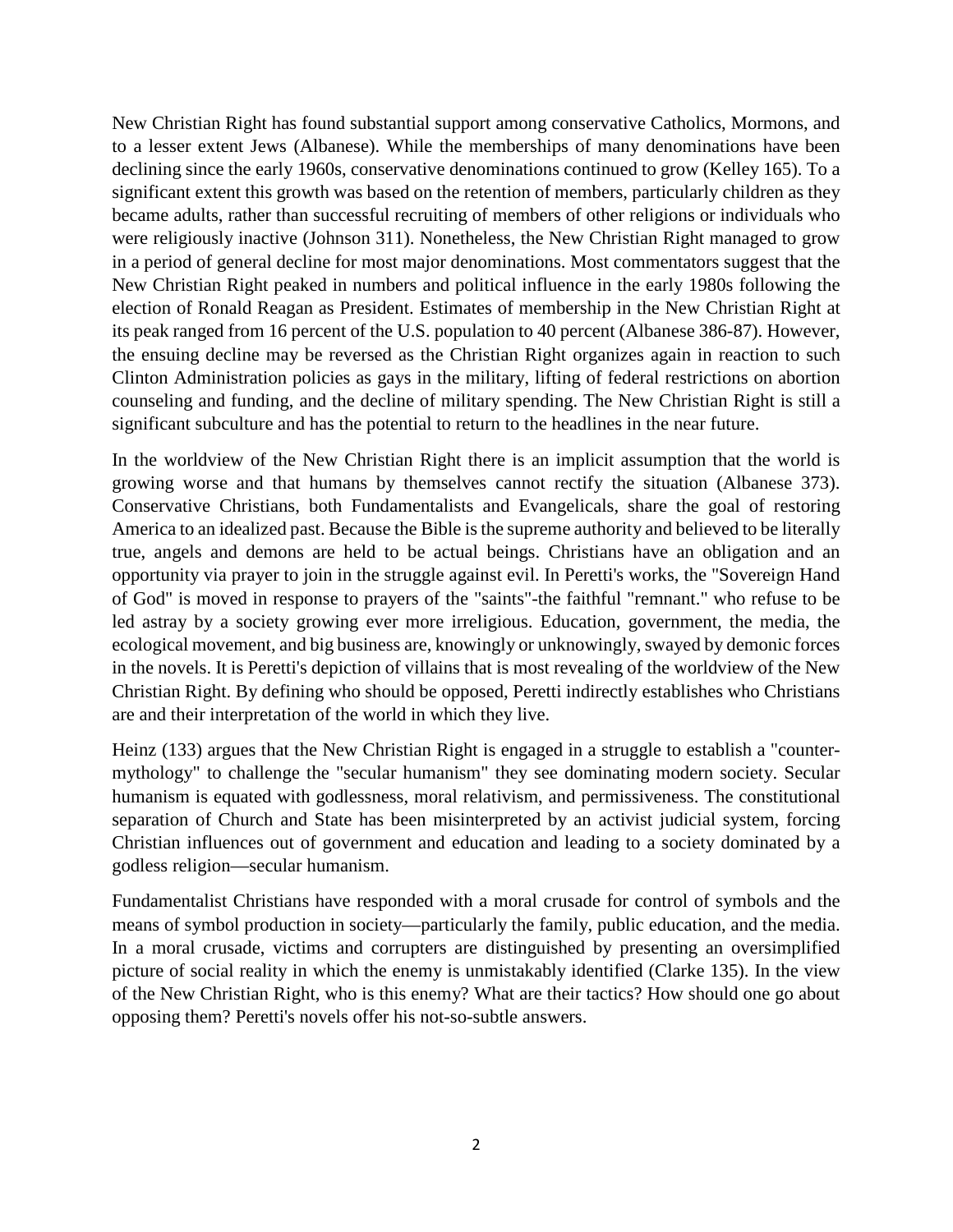#### *The New Age Movement*

The tie that binds the villains in Peretti's novels is the New Age Movement. The New Age Movement is a loosely organized collection of individuals and groups that share the belief that human beings are all expressions of one another and the universe-universalism (Albanese 361). New Age rituals seek to promote mental journeying into nonmaterial worlds. Albanese argues there are two groups of New Age participants. First, there are thinkers with environmental, transformational, and holistic-health agendas. Second, there are those more visible, media wise, individuals who practice channeling and work with crystals. As with the New Christian Right, it is difficult to estimate the number of New Age adherents. Estimates range from 28,000 to possibly hundreds of thousands (Albanese 368). Whatever their numbers, the New Age Movement and other "New Religions" have had no discernable political impact in the United States (Johnson 307).

In Peretti's works, the New Age Movement is far from powerless. We find educators, government officials, environmentalists and big businessmen deeply involved in demonic activity under the guise of a New Age type enlightenment. Peretti's New Age Movement actively seeks to remove all Christian influence from society while expanding its own sphere of domination.

# *The Educational System*

The foremost battleground for the New Christian Right is the public educational system. The stakes are high. To lose this confrontation is to lose the ability to impact children through educational socialization. In the eyes of conservative Christians, to force all religious influences out of public schooling is to establish an anti-religious worldview-secular humanism. According to Peretti, the enemy views this battle as part of the ongoing effort to remove the influence of Christians on future generations, a necessary step in the battle to control and mold every segment of society.

In Peretti's novels, the local elementary school "reeked" of demons and ten-year-old children are possessed by demons disguised as "Inner Guides." Students at the high school who used to do drugs, now "trip out" on demons. "Something happens" to every kid that goes off to Whitmore (the local community college) as they become entangled with instructors who practice occult and New Age rituals. America's finest university, Bentmore (a reference to Harvard?), is at the center of a national, even global, effort to promote a New Age/Satanic curriculum for public schools. Pervasive dangers to Christians and their children haunt public education. A "sanitized" version of Yoga is taught in physical education classes. Witches co-author pre-school curriculums. Christian schools, the only safe alternative, come under attack as an attempt is made to forcibly introduce government regulation.

In the New Age curriculum, reading, English and arithmetic are pushed aside because they cannot "be applied in an affective, clinical sense" to facilitate global change (Peretti, *Piercing* 180). The "National Coalition on Education" (a reference to the National Education Association?) joins in the effort to promote education to facilitate change, to prepare the next generation for global community. In order for global community to become a reality, Peretti's villains suggest nationalism, religion and notions of absolute morality have to be cast aside. As illustrated in the apocalyptic novels of Hal Lindsey and others. Fundamentalist Christians have long feared a oneworld government as part of the Antichrist's scheme to dominate the world. Via the educational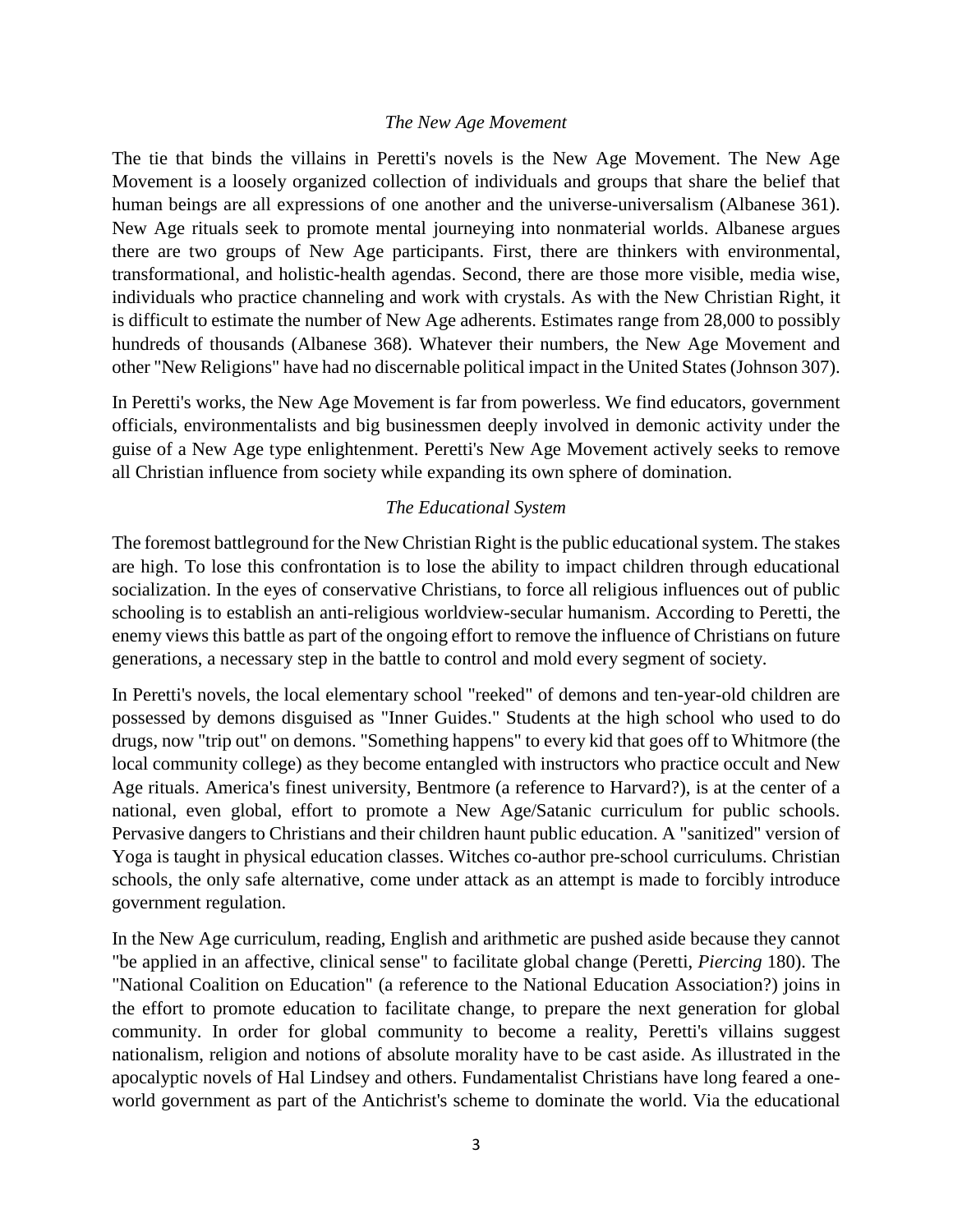curriculum promoted by the New Age Movement, Peretti weaves this conservative Christian apocalyptic view into his novels.

Peretti also highlights conservative Christian fears of parents losing the ability to control the influences upon their children in modern society. The new curriculum is introduced under the labels of "holistic education" and "alternative education," by gaining control of school boards ousting resisters and implanting sympathizers, blinding parents to what was happening to their children, and keeping parents uninvolved—leaving educational decisions in the hands of "experts." Peretti presents an educational system wherein Christian parents trying to monitor and limit the secularizing effects of public schooling face overwhelming obstacles.

If, as Peretti suggests, the educational system is corrupted, who are the promoters of its evil agenda? In *This Present Darkness,* the principal antagonist is Juleen Langstrat, Professor of Psychology, a graduate of UCLA with a strong interest in Eastern philosophy and occultism. At Whitmore College, Langstrat offers courses with clear New Age themes, such as: The Psychology of Self; In the Beginning Was the Goddess; How to Enjoy the Present by Experiencing Past and Future Lives; Pathways to Your Inner light; and, Introduction to God and Goddess Consciousness. Anyone who follows Langstrat's teachings eventually encounters "inner teachers, spirit guides, ascended masters..." which are, in Peretti's novels, demons seeking to control the minds and bodies of humans.

In Peretti's fictional world, psychologists, and academics in general, are viewed with suspicion. First, Langstrat and colleagues gradually oust the former faculty with the aide of a corrupted board of trustees, and teach students "sixty-four dollar words which impress people with your academic prowess but can't get you a paying job" *(Present* 37). Peretti shares conservative Christian sentiments that the educational system has strayed too far from the basics of education into impressive-sounding programs that lack substance and value in the labor market. In *Piercing the Darkness,* academics continue to be suspect as the testimony of a child psychologist with a bias against religion in general, and Christianity in particular, is used as an expert witness in legal proceedings to claim the Christian School headmaster is engaging in "outrageous religious behavior against a child" (attempting to exorcise a demon from a ten-year-old child), physical abuse by spanking, and "excessive religious instruction harmful to a child" *(Piercing* 71). Attorneys urge the psychologist to "enhance" his opinion for the sake of a more persuasive courtroom effect. Meanwhile, the defendants are denied the opportunity to have their own child psychologist meet with the alleged victim.

In Peretti's novels, and in the worldview of the New Christian Right, the public educational system is a battle ground for the confrontation of good and evil. Be it by intent or by being deceived, educators and academics are clearly on the side of evil. In the worldview of Peretti and the New Christian Right, to win the battle is to have the power to shape future generations. To lose is to surrender society to Satanic/New Age influences.

### *Government*

In the mass media, Fundamentalist Christians are typically depicted as being supporters of the status quo, even quasi-fascist A recent article in the *New York Tunes Book Review* (Lifton and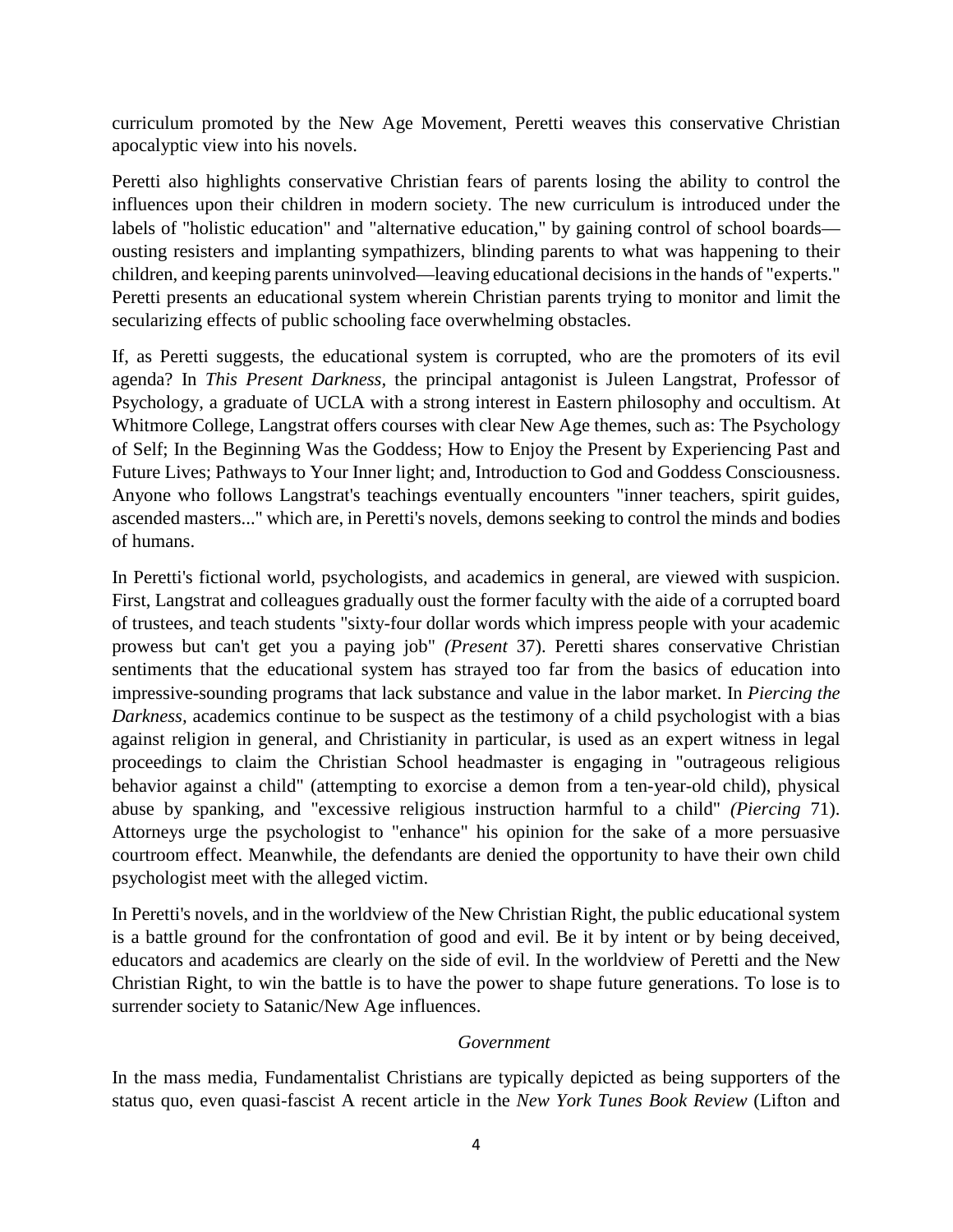Strozier) went so far as to suggest that the parenting advice given by conservative Christian psychologist and syndicated radio host Dr. James Dobson comes close to sadism, while arguing the Christian Right is promoting a "totalitarian theocracy" at a point in history when flexibility and openness to new ideas are "clearly required." Peretti's *This Present Darkness* was cited as evidence of this trend. However, a closer reading reveals that Peretti generally paints governmental authorities as either a part of the New Age conspiracy to take over the world and remove all religious influences from society or as too weak to challenge the conspiracy. Eventually, at the end of each novel the FBI does come to the rescue, but only after Christians have done all the sleuthing necessary to indict the villains. However, the story is suppressed in the media and few arrests are made. Marshall Hogan, one of the heroes who appears in both novels, explains: "There are cases and there are cases... such a big can of worms; there's so much of it going on in so many places, and you can't arrest everybody" *(Piercing* 430). Ironically, Peretti's overall message is closer to Marx's maxim, "Question authority," than to Machiavellian fascism despite the stereotype. Peretti is not endorsing big government, but views big government with suspicion, as does the political right in general.

In both *This Present Darkness* and *Piercing the Darkness,* local government officials are key villains. Police officers engage in wiretapping, blackmail, tamper with evidence, interfere with the delivery of U.S. mail, and participate in satanic ritual murders. The one "good cop" in Peretti's novels, loses his job after becoming too suspicious of his boss's misdeeds. Rather than being an ally in the struggle against evil, the police are a major part of the problem. Their hunger for power as individuals makes them easily corrupted by the enemies Peretti depicts.

Another local governmental agency viewed with suspicion is the Child Welfare System. Right wing political rhetoric has often included "keep government out of the family" themes. The fear that one's religious convictions could cause governmental agencies to remove children from the family is a nightmare for Fundamentalist Christians. Peretti mixes this fear well with his own demonic nightmare.

In *Piercing the Darkness,* the Child Protection Department (CPD) removes the two children of widower Tom Harris, the Christian School headmaster, from their home after receiving an anonymous complaint on the CPD child abuse hotline. Harris is not allowed to confront his accusers and is given only hours' notice of an appointment to visit his children following their removal. The CPD case worker defines relatively common fundamentalist practices, such as not allowing children to watch TV and spanking, as "abuse." In accounting for Harris's difficulty in getting his children returned, his legal counsel points out, "The laws are just vague enough to allow a lot of leeway from case to case" *(Piercing* 173). The fundamentalist Christian clearly fears losing control over the family and finding him or herself subject to the whims of an irreligious bureaucracy.

The fundamentalist view of the child welfare system finds support in Seth Farber, a New York psychologist and family therapist, who describes the child welfare system in the United States as "police state" (Neal). While Farber describes himself as coming from a "1960s New Left" perspective, he has found a greater degree of support among the political right. In Farber's view, the child welfare system has absolute power and no oversight. It has become more concerned with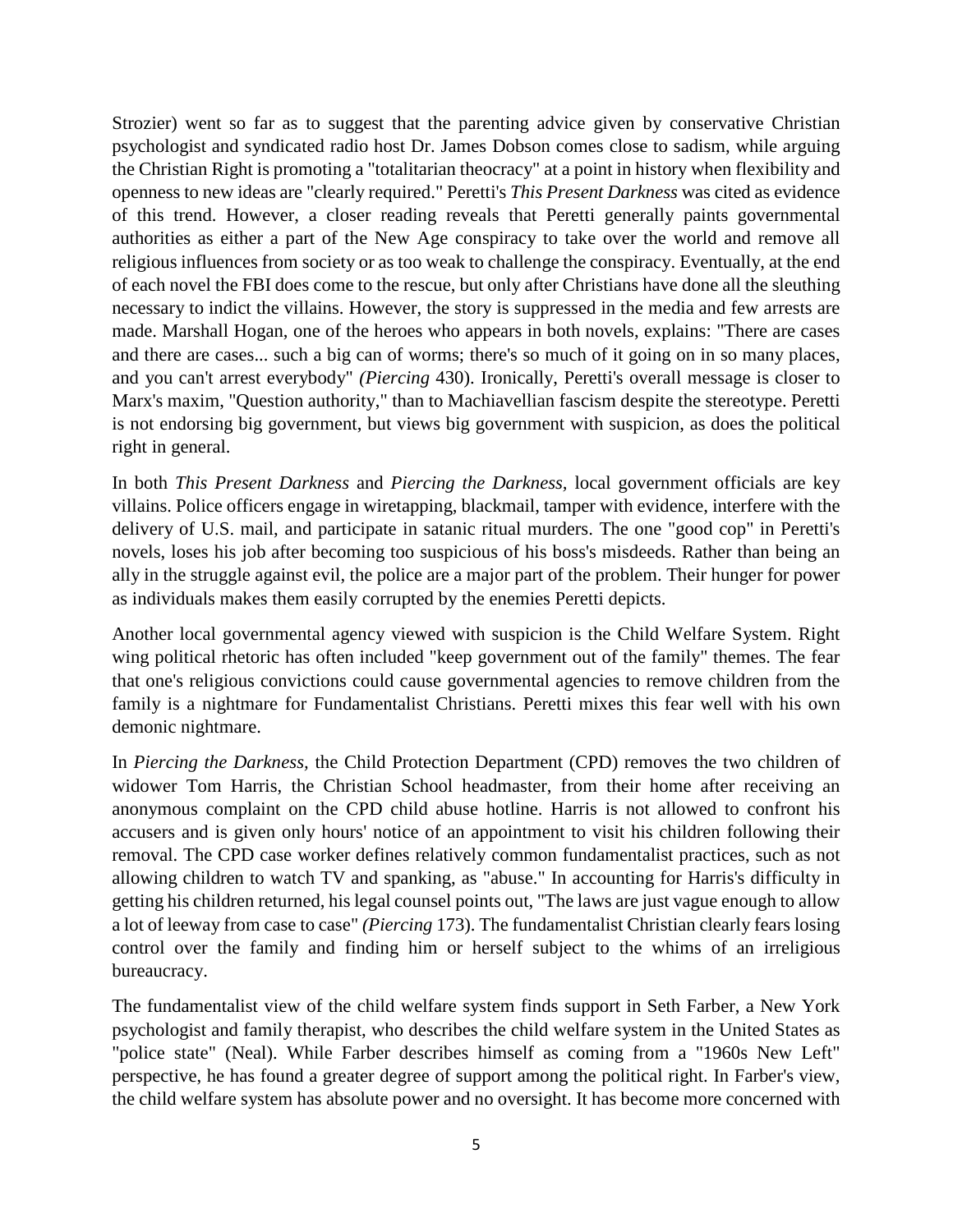its own preservation than with the preservation of families and children. Psychological testing used by the child welfare system detects "disturbances" in everyone. If this is the case, why do we continually hear of abused children returned to their abusive parents? Farber suggests that the way abusers get their children returned is to take a totally submissive stance toward the authorities, admitting guilt, following orders, and keeping their mouths shut. Parents who feel they are wrongly charged, such as parents whose spanking of children is defined by the authorities as abuse, face near impossible obstacles in having their children returned. Farber's arguments support nagging fears among the New Christian Right that governmental intrusion into the family may make Peretti's scenario commonplace.

The American judicial system is another arena of struggle for control of government in the view of conservative Christians. Peretti paints the legal position that the Constitution is a "living document" open to reinterpretations as the fundamental danger. This view allows for an "activist" judiciary, who are not accountable to the public because of lifetime appointments. Peretti's depictions reinforce conservative Christians' view of the judiciary as strongly dominated by humanistic influences.

This view is illustrated by Peretti throughout his novels. The attorney for the Christian School involved in the lawsuit wonders aloud, whether "[he's] just a rotten lawyer or if God chooses to stay out of courtrooms ... " *(Piercing* 424). The judge in the case has her "heart and mind" given over to the "powers and minions of darkness" during a satanic ritual resulting in an unfavorable pretrial ruling against the Christian School *(Piercing* 291).

Peretti's American Citizens Freedom Association (ACFA), a thinly veiled reference to the American Civil Liberties Union, brings the lawsuit. Peretti catches conservative Christian sentiments when he describes the ACFA (ACLU) as "that infamous association-one could say conspiracy-of professional, idealistic, legal technicians, whitewashed, virtuous and all-forfreedom on the exterior, but viciously liberal and anti-Christian in its motives and agenda" (71). The ACFA attempts to use the judicial system to set legal precedents which will give the government the power to control religion and religious schools. ACFA attorneys argue that spanking and exorcism should be removed from the "umbrella of religious freedom." The Constitution would be just so much "toilet paper" when the ACFA used child abuse as a ruse to distract attention from the real issue of the separation of Church and State, according to the attorney for the Christians ( 100). Peretti dismisses any possibility of "pure" motives on the part of the ACFA when a prominent ACFA lawyer admits a complete lack of concern for the safety, rights and welfare of children, as evidenced by the ACFA's defense of the "interests of child pornographers and molesters" *(Piercing* 374).

The Christian Right's indignation over Supreme Court rulings against prayer in public schools and in favor of the right to abortion is also illustrated by Peretti as judicial corruption goes all the way to the Supreme Court. At the end of *Piercing the Darkness,* the reader discovers a recently appointed (fictitious) Supreme Court justice is a member of a satanic organization who received the post as a result of "powerful forces" blackmailing the Attorney General *(Piercing* 429).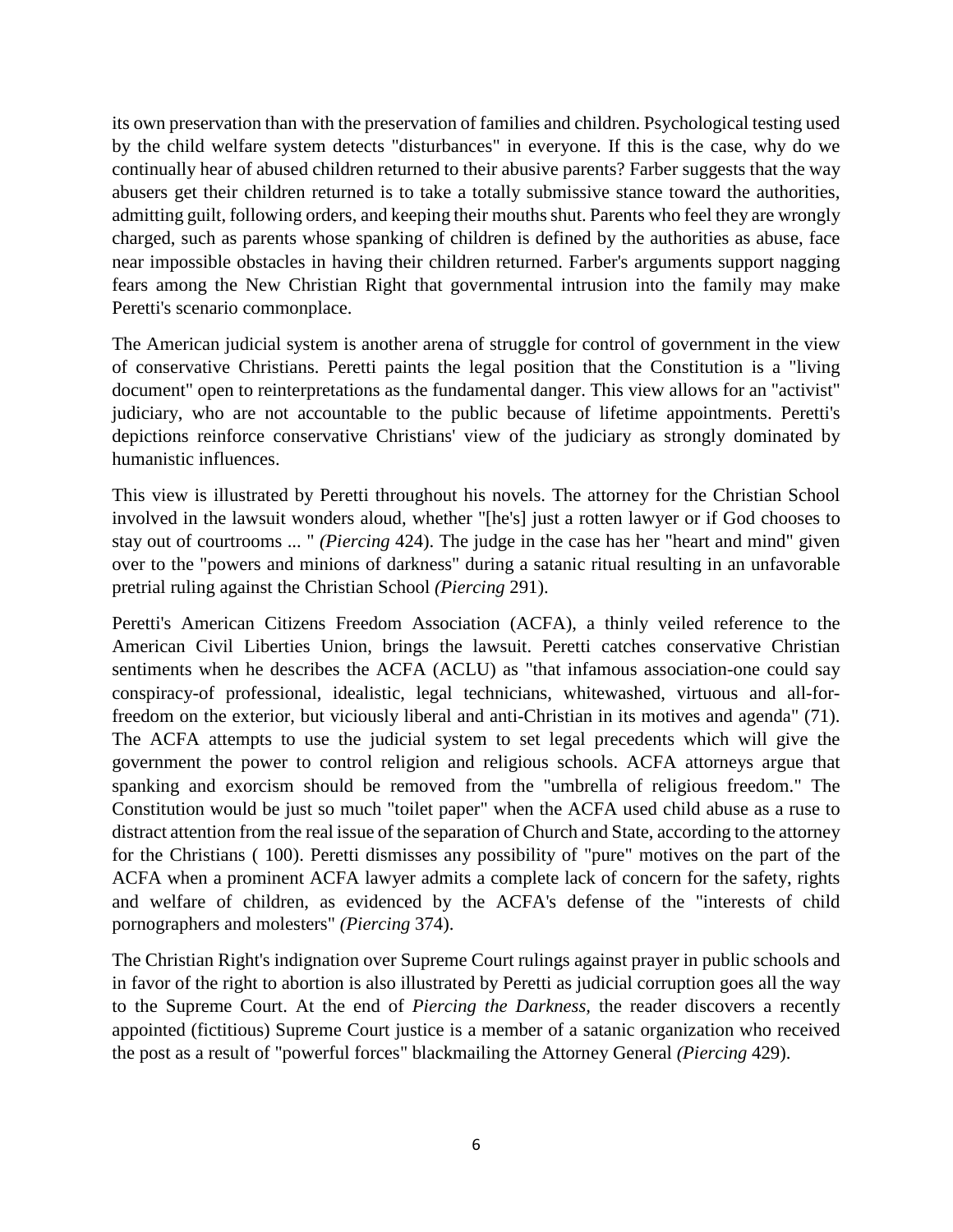Government is a contested field in the eyes of the Christian Right Christians must join the fray to avoid being overcome by humanistic forces which dominate modern society and to return America to an idealized past where Christian views predominated. Clearly in Peretti's works, government is at best a neutral party to the battle between the New Age conspirators and conservative Christians for society. At worst, government has been corrupted and made a tool for the enemy's use.

## *The Media*

In the eyes of Fundamentalist Christians the media are both an area of contention and an ally of the enemy. Groups such as Donald Wildmon's American Family Association have organized to monitor vulgarity, sex, violence and "anti-Christian bigotry" on television and to boycott sponsors of television programs featuring the same. Movies, television, MTV and rock music have long been the scourge of televangelists like Jerry Falwell and Jimmy Swaggart.

In Peretti's novels, the conservative Christian belief that the media is all too willing to portray Christians as corrupt extremists is highlighted when a television reporter ends his story by asking, "How much religious freedom is too much, especially where young children are concerned...?" *(Piercing* 78). Newspaper editorials concerning the trial appear which "couldn't have been better written by the ACFA." Unflattering pictures of the "alleged child abuser'' appear in the local paper. The ACFA takes advantage of this bias by fighting its battle at two levels: in the courts and in the public arena. By manipulating public opinion through the media the ACFA attempts to create a climate conducive to favorable legislation and eventually favorable court rulings.

Peretti offers another illustration of Fundamentalist Christian suspicion of the mass media, by including the "director of mystical science fiction films whose name is a household word and whose film characters were now plastic toys in every kids room" at the New Age "Semi-annual Global Consciousness Conference" in *Piercing the Darkness* (378). Conservative Christian suspicion of "The Force" of the Star Wars trilogy with its New Age overtones is the obvious reference. Things as seemingly innocent as adventure movies and children's toys become tools of the New Age Movement. In the eyes of the New Christian Right, the news and entertainment media are, at best, a battleground for influence. At worst, they are allies of the enemy in the attempt to remove Christian influences from society.

### *Ecological Movement*

Because of the New Age Movement's concerns for ecology, just about anyone with ecological concerns in Peretti's novels is depicted as demonically duped into the conspiracy against Christians. The New Age conspirator Pastor Young of the large, liberal Ashton United Christian Church is "into saving the whales" and "condemns cruelty to animals" while endorsing religious tolerance. Eastern mystical philosophy that promotes a "kinship with the earth" is used to lure unsuspecting college students into Professor Langstrat's network. A rock singer, who is reminiscent of John Lennon or Sting, leads "worshippers" at the Global Consciousness Conference in one of his well-known ballads of global peace and perfection before his lecture on "Ecology: The Merging of Earth and Spirit." Peretti notes the designers, in keeping with their devotion to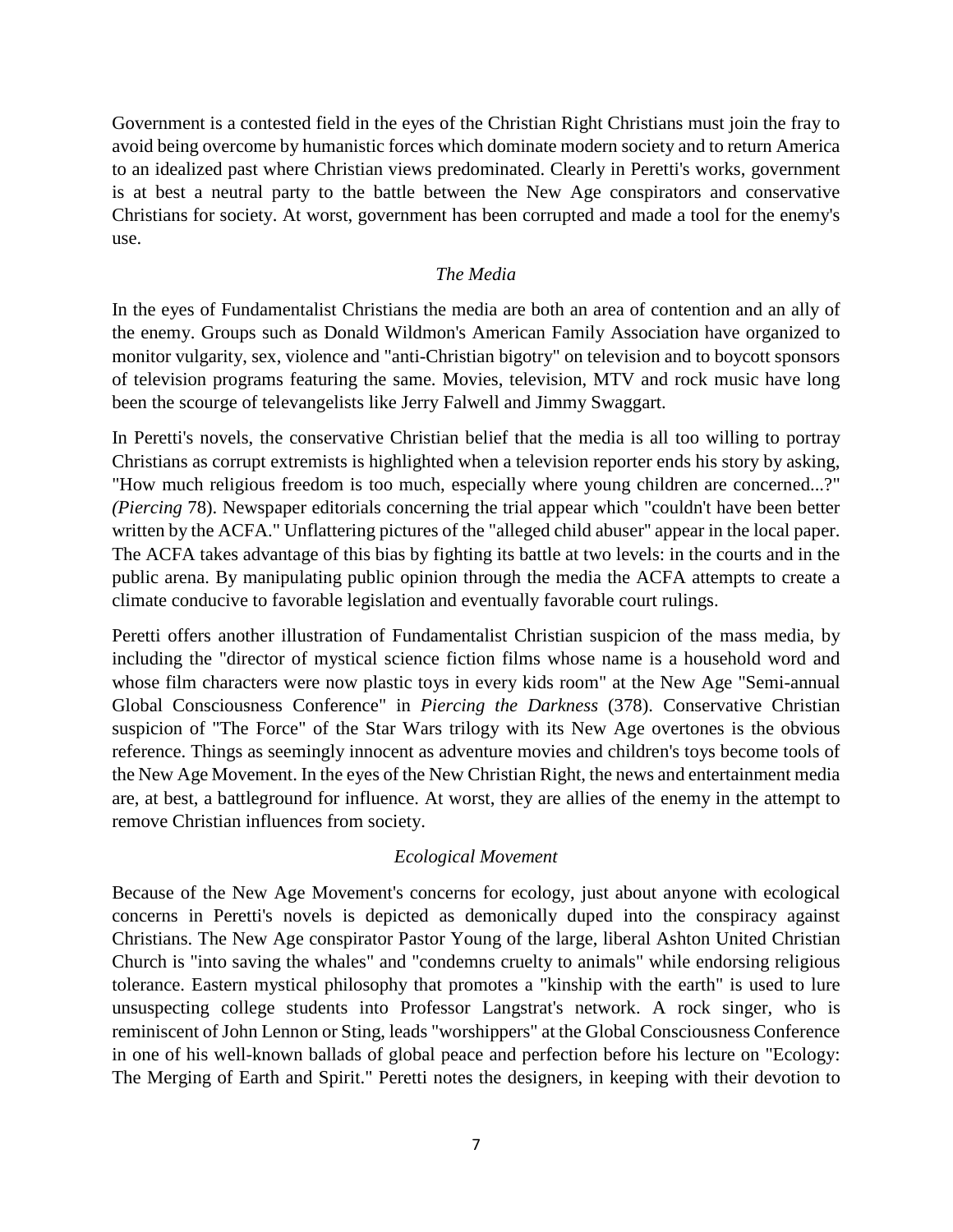"Mother Earth," created the conference center so that the natural environment was not supplanted, but allowed the campus to merge with it.

At the Omega Center for Educational Studies, one of the demonic strongholds, health enthusiasts drink green, herbal concoctions and eat vegetarian lunches while wearing clothes of beautiful, woven natural fibers. The front organization for a group of satanists sells herbs and mystical, holistic literature down at the Mercantile. In Peretti's novels, any type of ecological sensitivity makes one suspect in his worldview, such concerns are inappropriate, or at least misdirected, among Christians.

# *Big Business*

In each of Peretti's two books, the activities of the demonically inspired conspiracy are funded by donations from multinational corporations with directors who thirst for power and are willing to "walk on disposable people" to get it. In *This Present Darkness,* the finances come from Omni International, a company with links to Arab oil, the Common Market, the World Bank, and international terrorism. Omni's director, Alexander Kaseph, who channels Strongman the chief demon, is "a perfect cross between the ultimate guru and Adolph Hitler" (206). Omni buys up virtually the entire town of Ashton. Nonconspirators are terrorized by thugs and demons into selling their properties. Members of the conspiracy must deed everything over to Omni Corporation as a requirement for membership. In the effort to meld into a New Age "universal mind" all individuality must be done away with, including private property. Thus Peretti combines the twin fears of big business beyond any government's control and communist attempts to eliminate private property.

In *Piercing the Darkness,* the primary underwriter of the New Age organizations is Emile Goring, a major stockholder and director in over 40 global corporations dealing in oil, gas, transportation, exports and mining. Goring is present at the attempted satanic ritual murder of the heroine. Enemies are members of an occult secret society known as The Royal Order of the Nation. The Nation has no ordinary, blue-collar members. All are bankers, businessmen, educators, attorneys and statesmen. Leaders of "The Nation" profess that all are equal, but privately acknowledge a la *Animal Farm* (Orwell) that "some are more equal than others, and far more fit to rule *(Piercing*  377)."

In sum, common to each of these battlegrounds of education, government, the media and big business Peretti illustrates fears on the part of the New Christian Right of losing control: losing control over the educational socialization of one's children; losing control over one's family; losing control of an activist judicial system that has its own anti-Christian agenda and is no longer accountable to the people. Losing control of the media to liberals with anti-Christian biases. And losing control of government and society due to the influence that the financial resources of big business can buy. Peretti links the conspirators attempting to take over society by their New Age doctrines. These doctrines squelch individuality in favor of "universal consciousness" while channeling demons for guidance.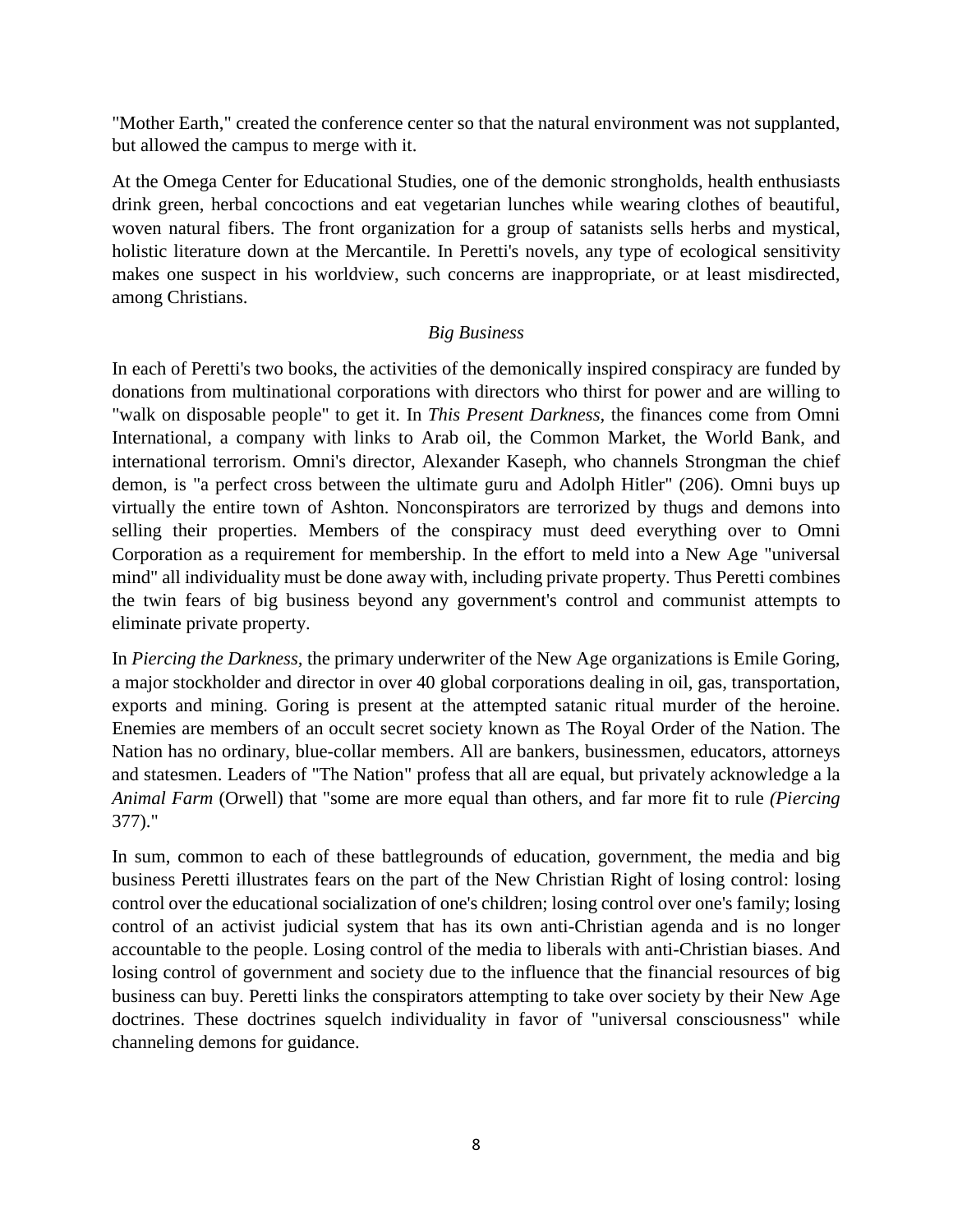## *The "Good Guys"*

As Peretti has clearly identified the enemies of the New Christian Right, who does he see as being the "good guys"? Who will fight this demonic conspiracy against the souls of humanity? First and foremost, praying saints provide a defense against the onslaught and a means of offensive action via angelic warriors. The ever vigilant "prayer warrior" Edith Duster, a former missionary to China and wise old matron of the church, is one role model for conservative Christians to emulate. Others include rugged individualists who insist on standing up for what's right while risking their jobs and their lives: Ben Cole, the police officer who loses his job and serves as a private detective for the Christians; Marshall Hogan, the small-town newspaper editor who doggedly pursues the "moles" linking the various aspects of the New Age/demonic conspiracy while risking his life, livelihood and family; and Hank Busche, the fundamentalist pastor of the small church who prays and gathers the remnant of praying saints to rally the forces of good and save the town.

To a lesser degree, non-Christian authorities who have avoided being corrupted by the demonic conspiracy make a contribution. A New York newspaperman who provides information to the Christians, the FBI which finally comes to the aide of the Christians, and the Attorney General who forces the resignation of a Supreme Court Justice each unwittingly assist the Host of Heaven in their battle against demons and their human surrogates.

While a degree of political involvement is necessary, in Peretti's view, and in the worldview of the New Christian Right, the way to battle evil is individually through personal salvation and prayerful intercession on behalf of the forces of good. Political maneuvering without prayer is useless in the battle against evil. Society will be preserved and returned to an idealized earlier era only through personal morality and the intercession of divine forces. Interestingly, Dean Kelley's key explanation for the growth of conservative denominations is that the clergy have not neglected the "spiritual" aspects of religion (prayer, worship, etc.), while pursuing, to a greater or lesser degree, societal reform (civil rights, peace, justice, etc.). The latter agenda is acceptable, but the former is primary among the New Christian Right.

It is also intriguing to note the favorite targets of Fundamentalists that Peretti leaves largely unindicted in his novels. Heavy metal rock music receives only passing mention. Planned Parenthood, sex education and abortion are not addressed at all. Lifton and Strozier argue that Peretti targets assertive, professional women because psychologist Juleen Langstrat is the principal antagonist in *This Present Darkness.* However, each book also features strong heroines who are instrumental in the triumph of the forces of good. Peretti does present pastors' wives in very traditional gender roles, supporting their husbands through thick or thin, and making the coffee when the all-male Church Elders gather.

### *Conclusion*

Just how seriously should we take Frank Peretti's depiction of reality for the New Christian Right? Does the author intend these works to be viewed as pure fiction or does he want to make a statement about modern society? Peretti suggests, the novels "are fictional treatments of spiritual truths" (Maudlin 59). The books are works of fiction written, in part, to encourage Christians to pray and to remind them of the "undefeatable redemptive power of the cross" according to Peretti (59).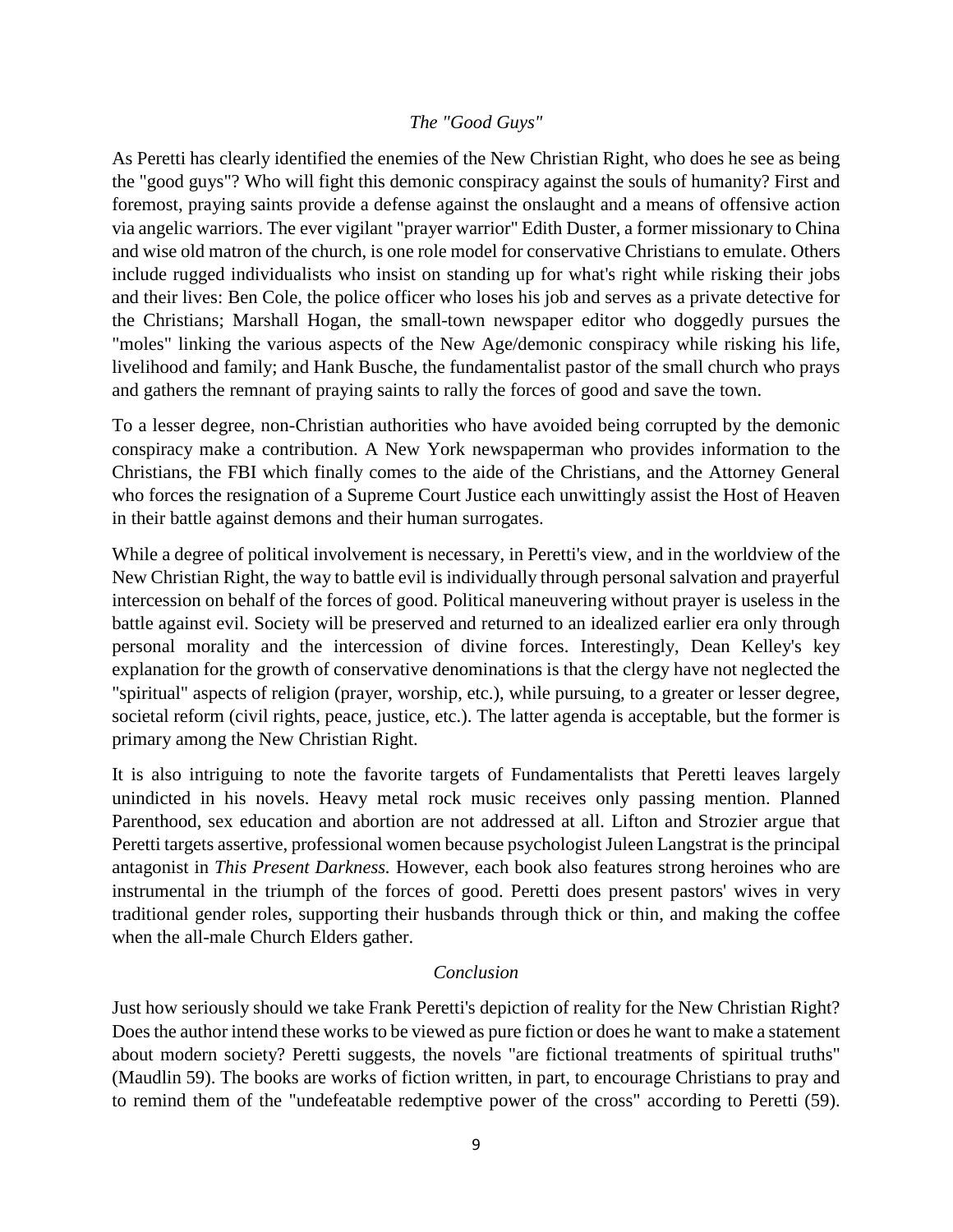However, they are also meant as social commentary. Peretti sees society as being threatened by a New Age/Satanic conspiracy. Therefore, Christians must be called to arms, or better yet to prayer. Peretti comments: "Right now, it's half and half—half fictional device, half reality. I think in a few years it will be more reality than fiction ... we're heading for some real confrontation" (58). Peretti takes his fictional world seriously and it seems the New Christian Right does as well. Some pastors have bought copies of the *This Present Darkness* for their entire congregation (Rabey), apparently in an attempt to make them more aware of the impact of prayer and of the human-demonic conspiracy against Christians.

While Peretti's works clearly affirm a theological belief in the importance of prayer, they also affirm a particular worldview. In this worldview education, government, the mass media, the ecological movement, and big business are each corrupted by a New Age/Satanic conspiracy for the control of society and the souls of humans. The New Christian Right responds first, and most importantly in their perspective, with prayer for divine intercession on the side of good. But then the question arises, to what degree should Christians withdraw from the dominant culture and to what degree should they engage the enemy in battle. Should Christians send their children to private Christian schools, watch only Christian television, and refuse to participate in a corrupt governmental system? Or should they take on the powers that dominate education, the media and government in a direct confrontation? Peretti's novels indicate the latter is becoming, or at least should become, the choice of the New Christian Right. In the worldview of the New Christian Right, as depicted by Frank Peretti, a threat clearly exists. Therefore, despite declining media attention since the mid-1980s, the New Christian Right is not likely to go away quietly. A renewed political and social activism is likely to arise in response to the Clinton Administration's efforts to make abortion more accessible, to allow gays in the military and to reduce defense spending while increasing spending on social services.

Another difficulty that arises with this worldview is an inability to dialogue with the opposition. If one is convinced opponents are, intentionally or unintentionally, a part of a demonic conspiracy, discussion and compromise are impossible. The confrontation becomes a win-lose situation. Instead of open dialogue over the merits and shortcomings of various positions within academia, government and society in general, a siege mentality may develop as demons lurk behind all opposing viewpoints. Such a worldview makes it exceedingly difficult for conservative Christians to make a positive contribution to society. Instead, there is a battle to see who will impose what upon whom.

While it is easy to dismiss the New Christian Right as bordering on fascism, caution is necessary. In historical perspective even the most militant of the New Christian Right are considerably more liberal on certain issues than their predecessors (Johnson). Few are overtly racist, anti-Semitic, or anti-Catholic. While they campaign against abortion, they do not advocate national prohibition or the repeal of divorce laws. For the New Christian Right, to return to the idealized past does not mean a return to the same racist, morally authoritarian society. It does express a desire to see Christian views regarding personal morality elevated to an honored position. For better or worse, we are likely to be hearing more from the New Christian Right.